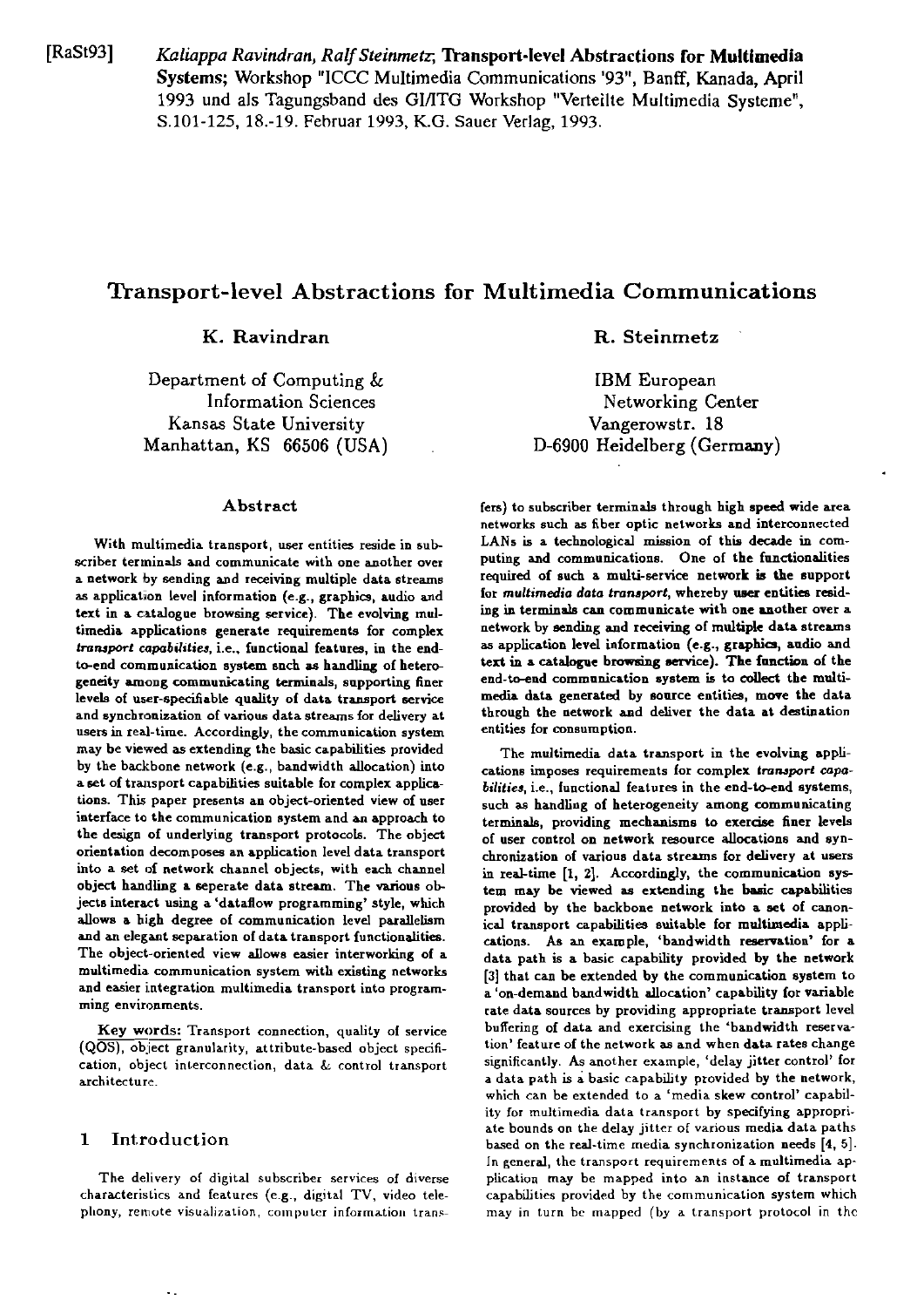

Figure 1: Layers of functions in multimedia communication systems

communication system) to an instance of basic capabilities provided by the network.

Architecturally, the communication system resides on top of the backbone network and exports a higher level transport service to the user entities implementing an application. The service interface, referred to as user-network interface (UNI), embeds a set of abstractions characterizing the various transport capabilities. The user entities invoke primitives (or constructs) provided by the UNI to exercise the transport capabilities to the extent required. See Figure 1. In Q.931 ISDN signaling interface for instance [6], a 'call' is a transport level abstraction that binds to a network data path with certain bandwidth and data loss characteristics. An ISDN voice terminal may create a 'call' by specifying a bandwidth of 64 kb/sec and a maximum bit loss rate of  $10^{-5}$ . Such a high level 'programming' of the backbone network allows flexibility and extensibility in structuring the complex communications required by multimedia applications.

Viewing each media as being handled by an orthogonal functional component in the communication system for data coding and network resource allocation during data transport, the control relationships between various media manifest as flow of control information between the functional components that handle these media to synchronize their data delivery. In video telephony for example, the individual functional components dealing with the audio and video manage appropriate data paths in the network and exchange timing information to enable simultaneous data delivery at users. Such control interactions between transport components can best be specified and represented nsing an object-oriented model of the communication system that defines a set of object types to handle the transport of media data and a set of primitives (or operations) that allow user entities to invoke object instances for a given application. Our paper focusses on providing suitable abstractions in the UNI towards this end.

In our paper, the UNI decomposes a user level communication into a set of channel objects, with each channel handling the transport of data stream belonging to a media through the network and control information exchanged across various objects to exercise inter-media

synchronization. The inter-media relationships depict a pattern of flow of control information across various objects by operation invocations. Since the information flow pattern is basically a syntactic aspect, complex inter-media relationships can be easily and flexibly incorporated in the object structure with a nniform mechanism<sup>2</sup>. From the user perspective, this object-oriented view of communication allows 'micro-management' of network resources. enrichening the semantics of data transport and better adaptation to data synchronization procedures. The transport primitives are designed to accrue these benefits. The multimedia signaling protocol developed in the EXPANSE project at BellCore [2] embodies a similar object-oriented approach. In our paper though, we focus more on transport abstractions rather than on protocols in the communication system.

To illustrate the benefits of using an object-oriented approach, the paper discusses salient features of the communication system models designed at the Kansas State University [8] and that of the Heidelberg Multimedia Communication System developed at the IBM European Networking Center [9]. The object-oriented approach also allows easier interworking of the communication system with today's networks such as ISDNs and data networks. It also allows a seamless integration of media data transport into multimedia programming environments.

The paper is organized as follows: Section 2 describes an object-oriented view of handling media data transport. Section 3 describes the salient features of a multimedia communication system arising from this view. Section 4 describes our model of object orientation in the communication system. Section 5 discusses the architectural perspective of the communication system that incorporates the object model. Section 6 discusses related works. Section 7 concludes the paper.

#### $\mathbf 2$ Transport level media handling

We assume that the temporal axis of an application is segmented into real-time intervals containing data units meaningful to the application. In digital TV for example, the screen image and a set of audio samples corresponding to the image are human perceptible data units occurring over an interval of 30-40 milliseconds (msec). The communication system activities are specifiable at the granularity of such data units (also referred to as data segments)  $[8, 9].$ 

#### Semantics of media interactions  $2.1$

We view each media as affecting a distinct part of the application level state (e.g., audio and video data gener-

<sup>&</sup>lt;sup>1</sup>The traditional forms of communications such as virtual circuits and datagrams [7] merely appear as specific instances of binding transport objects to channels with appropriate characteristics.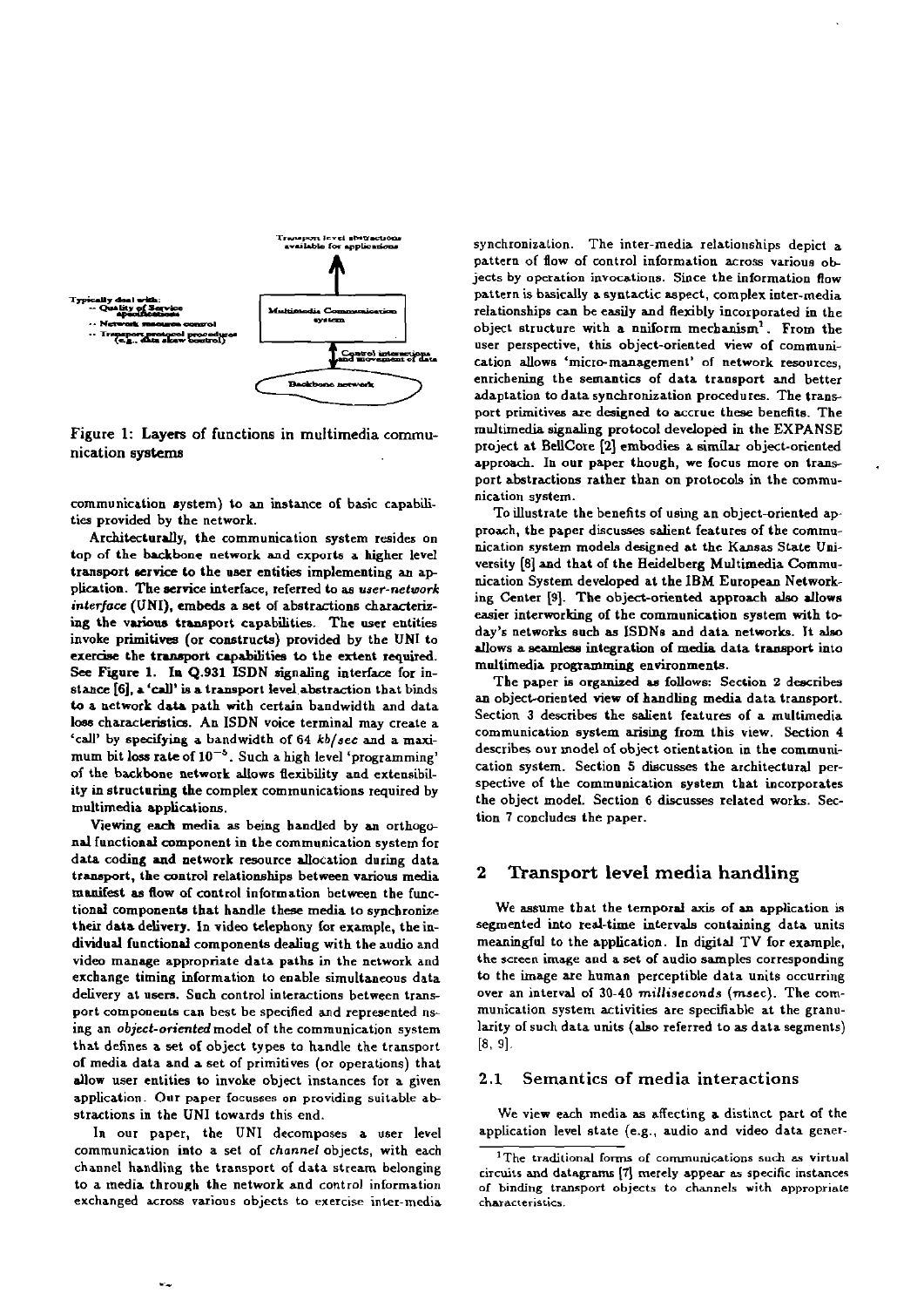

Figure 2: Illustration of inter-media relationships

ate aural and visual cues respectively in a human listener). The control relationships between various media **ire** determined by the various ways in which the state changes can be composed. The occurrence of state changes upon generating and delivering the data units of various media at user entities causes the application to progress along the temporal axis [10]. This view allows us to identify certain control relationships that may exist among various media. See Figure 2.

# **Atomicity of media data**

Atomicity requires that the state changes due to either all or none 01' the media data take effect in the application during an intervd. Consider for instance, a multimedia window based application. Each activity, say on a document displayed on a workstation window, generates multimedia data, possibly consisting of graphic input from a menu using mouse click to highlight a certain portion of the document, text input from a keyboard to update the document and audio input from a voice phone for annotations. A requirement may be that the data of either all or none of these media occur at the window in an update activity. Weaker forms of atomicity are also possible based on applicat.ion needs (e.g., at least text shouid be delivered for catalogue browsing).

## **Tempond ordering of media data**

Temporal ordering depicts a sequence in which data units are delivered at destination entities in an interval. This ordering niay be specified by the application based on the aliowable sequences of state changes caused by the data and real-time persistence effects of the data (i.e., how long the effects of a data unit linger on in the application). The orderings can range between a strong form in which exactly one delivery sequence is possible and weaker forms in which more than ane delivery sequence is possible (e.g., text and voice deliverable in any sequence after the graphics image in the example of catalogue browsing). The simultaneity in delivery of data units of different media (e.g., audio and video in digital TV) is also subsumed in the notion of lemparal ordering.

The atomicity and temporal ordering of media data can be projected **as** transport level properties of the application. For instance, the data burstiness and the average data rate may be derived from the tempord characteris tics of various media in the application. The transport properties are invariant, i.e., do not change wer time or across different instances of the application<sup>2</sup>, and often manifest **as** requirements on the communication aystem. For instance, the latter may need to buffer a data segment for later delivery after the arrival of **e.** tempordy preceding data segment. So the transport properties can be built into the control structure of transport level functiond moduies implementing the application.

# **2.2 Media transport and quality of service**

The transport requirements of a data stream may be specified in the form of *quality of service* parameters which are indicative of the guarantees required of the network. Typical parameters specifiable at the network level, referred to as QOS<sub>net</sub>, are the bandwidth to be reserved, tolerable end-to-end data delays and tolerable data loss rate [3, 11, 12, 13, 14]. The various data streams in a multimedia communication may require different QOS<sub>net</sub> guarantees from the network.

Other higher level service parameters specinable at the application interface to the communication system (i.e., across the UNI), referred to as QOS<sub>transp</sub>, include information On:

- Data burstiness. average data rate and sensitivity ta red-time skew;
- . Intra-media/inter-media synchronization and other control relationships such as atomicity and ordering of data units (e.g., how a data loss in one channel can affect the flow of data on another channel).

See Figure 3. The above information in  $QOS_{\epsilon_{randnp}}$  are derived from the application characteristics, and are used in enforcing an appropriate delivery schedule on data units. Enforcement of the high level guarantees **conaista** of map ping the  $QOS_{transp}$  parameters into a set of  $QOS_{net}$  parameters (e.g., burstiness, average rate and skew sensitivity influence the bandwidth and delay specifications on channels) and executing an appropriate transport level protocol in the end-systems to manage the interactions between various data streams [5, 8, 15].

Such a support for complex transport services can best be realized with an object-oriented model of the communication System.

<sup>&</sup>lt;sup>2</sup>The invariance of a control relationship between media does not imply that a value instantiating the control relationship cannot change. In the example of catalogue browsing service, the relation 'graphics occurs before text' holds true for every catalogue page data; however, the time delay between the text and graphica can bc **a** variable paramctcr that **msy** depend on thc current execution environment, and may change across different  $involations of the service.$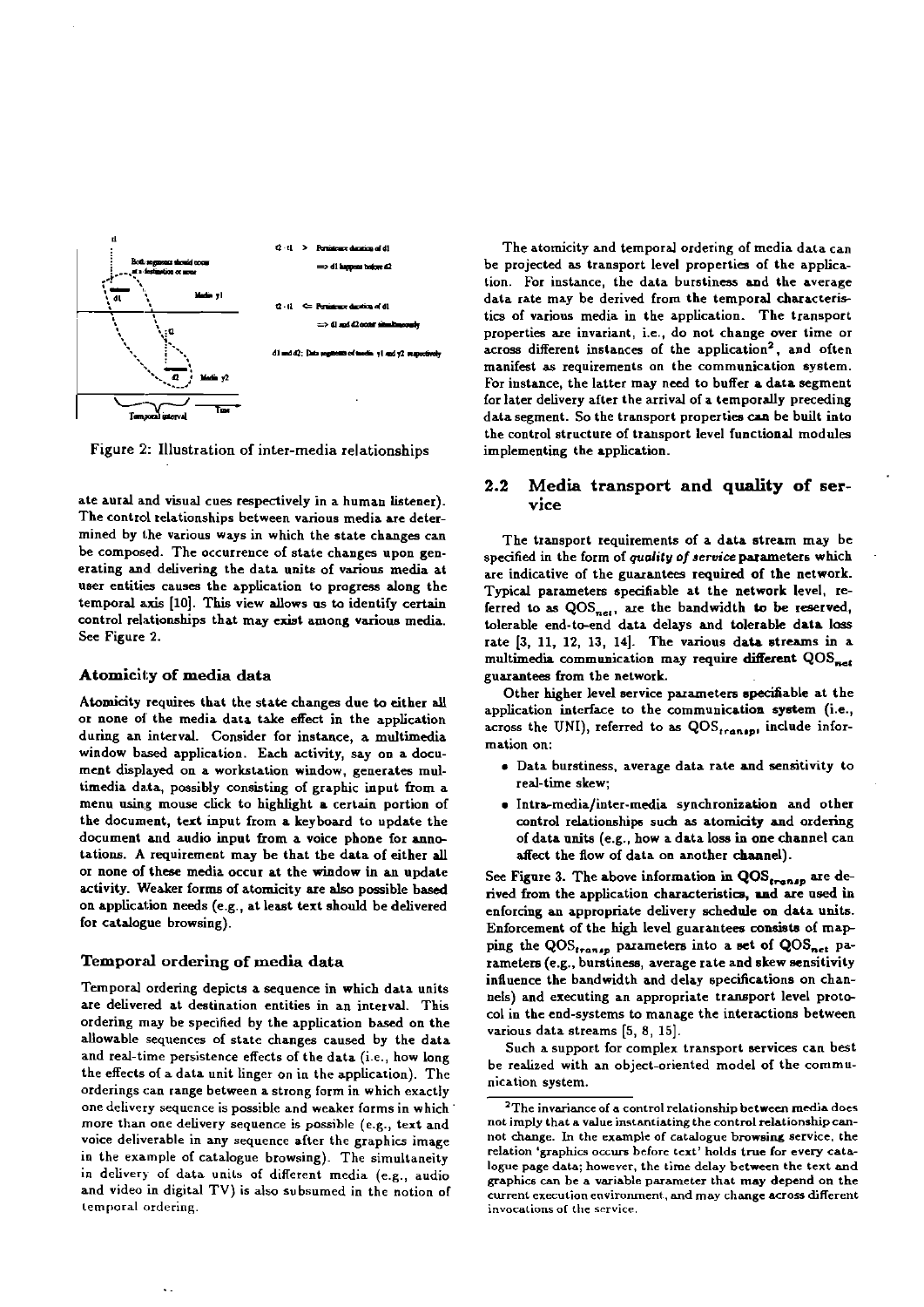

Figure 3: Illustration of transport layer and network layer qualities of service



Figure 4: Connection and channel functions in multimedia communication systems

## Functional decomposition of media  $2.3$ transport

An object-oriented decomposition of functions in the communication system allows description, representation and enforcement of inter-media control relationships in a uniform manner. Accordingly, a user level connection is the setting up of communication between a set of user entities that implement an application. A connection enfolds one or more channels, i.e., network paths, along which various data streams in a multimedia information flow. The user views a connection object as an end-point of communication while the network views the set of channel objects in the connection as providing independent data paths, each possibly with different characteristics. It is the responsibility of the communication system to compose the channels for a unified abstraction of connection visible to the user. See Figure 4. For example, a video telephone connection has two channels, viz., one for video data at 2 mb/sec (for compressed video) and the other for audio data at 64 kb/sec. And these channels may take different routes through the network based on bandwidth availability or may be multiplexed on the same route<sup>3</sup>. The communication system synchronizes the audio and video at the connection level by delivering them simultaneously to

the user<sup>4</sup>. The QOS<sub>transp</sub> is associated with a connection while a  $QOS_{net}$  is associated with each channel.

In general, the above model of transport level handling of media data (including that proposed in the EXPANSE network [2]), viz., moving the data through network channels and enforcing connection level end-to-end synchronization, allows certain desirable features in the communication system, as described in the next section.

## 3 Desirable features of communication system

As mentioned earlier, the communication system performs two functions that are specific to multimedia transport: i) generating QOS<sub>net</sub> for various channels from the connection level QOStransp, and ii) invoking control procedures to manage the interactions between channels in the connection. The functions (i) and (ii) are embodied into a transport protocol executed in the communication system. We present the advantages of object-oriented approach from this framework.

### Micro-management of network re- $3.1$ sources

By partitioning the resource demands of a connection across its channels, the communication system can exercise fine granular control over the allocation of resources for the connection to satisfy QOS<sub>transp</sub>. This is illustrated below (we assume without loss of generality that the underlying network uses packet switching; so a data segment is realizable by a sequence of packets).

The QOS<sub>net</sub> specification for a channel has a direct relationship to the demand put on network internal resources in the channel implementation such as allocation of packet buffers and assigning packet scheduling priority during packet transport through the network [16]. For instance, a fixed and deterministic delay, as required for high fidelity audio, represents a strong constraint which puts a heavy demand on resources such as pre-allocation of packet buffers and assignment of higher packet priority. On the other hand, a large tolerance to delay variability, as with text transfer in catalogue browsing, represents a weaker constraint which puts a lighter demand on resources such as buffer allocation upon packet arrival and assigning low packet priority. Similarly, the extent of tolerance to data loss on a channel can determine the extent to which the network needs to exercise, say, 'forward error correction' procedures on packets transported through

<sup>&</sup>lt;sup>3</sup>It may be noted that a restricted form of this functionality is used in narrow band ISDNs where a Primary Rate ISDN interface may be provided by means of a set of independant Basic Rate ISDN channels [6].

<sup>&</sup>lt;sup>4</sup> The case of audio and video data independently multiplexed on the same route is different from the case where these data always take a single route and carry timing information alongwith for synchronization. The latter case is due to lack of a proper abstraction that separates these media at the transport level, so the network resource management is coarse and the synchronization procedures are inflexible.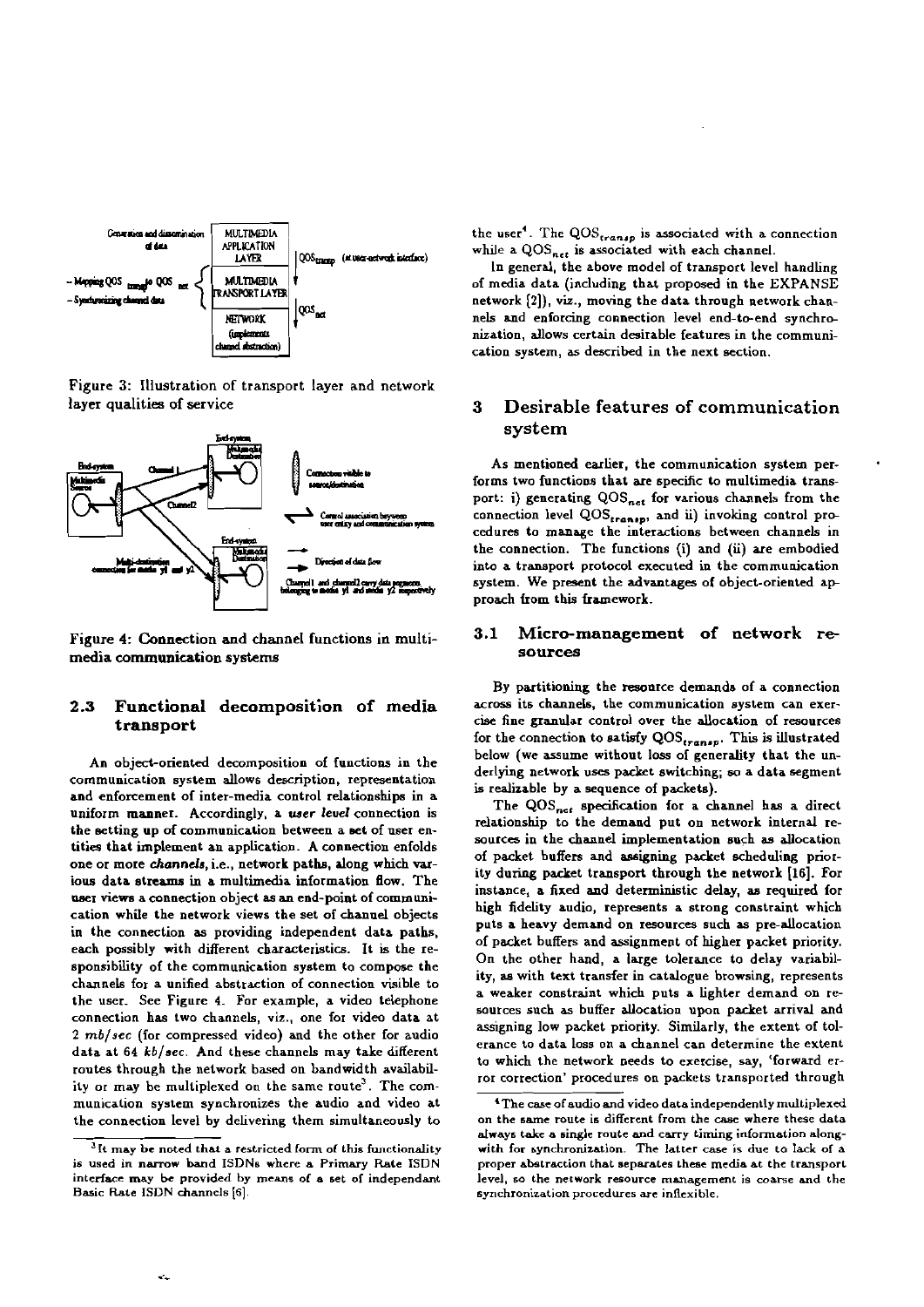the channel, thereby influencing the amount of packet processing needed in the network. In ATM networks for instance, the cell discard and launch priorities specifiable in cell headers [3] are derivable from the  $QOS_{net}$ . In general, the network appears as a 'programmable black-box', with the QOS<sub>net</sub> specification supplying parameters to instantiate the network activities<sup>5</sup>.

One approach to supporting multimedia communication is to extract strong delay guarantees from the network by specifying an appropriate  $QOS_{net}$ , whereby all the media data packets experience fixed and non-random delays [4]. Thus many of the transport requirements are implicitly satisfied by the network, thereby putting less burden on the transport protocol. The approach however entails wasteful use of resources since many applications do not need tight gnarantees on the packet delay/loss experienced and/or available peak bandwidth.

Instead, the specification of QOS<sub>net</sub> at a fine granularity, viz., at the channel level, allows resource guarantees to be provided only to the extent required by the application. For instance, a data that is generated in bursts need not be delivered with the same degree of burstiness unless the application requires this. So with traffic smoothing at the transport level, buffers need not be allocated in the network to meet the peak data rate from the application. Consider another case where data segments belonging to various media  $y_1, y_2, \ldots, y_N$  are to be delivered simultaneously. The QOS<sub>net</sub> specified by the transport protocol may indicate  $min(\{\delta_i\}_{i=1,2,...,N})$  as the acceptable delay variations on various network channels carrying the segments, where  $\delta_i$  is the persistence duration of  $y_i$ . This can in turn relax the packet scheduling priorities in the channels.

We believe such an application-specific control on the network resource allocation [5, 8] is a desirable feature in future multimedia communication systems. It should be noted that this micro-management of the network does not imply that the application needs to know more about the underlying network than with conventional methods (such as those used with ISO models [7]); it simply means that the UNI allows a richer and canonical specification of the transport requirements of application data which are mappable into a set of network resource control parameters.

#### $3.2$ Richer semantics of data transport

The success or otherwise in setting up a connection can be specified at a fine granularity, as illustrated below.

Suppose a channel setup fails, say due to lack of adequate resources to guarantee  $QOS_{net}$ . The effects of this failure on the other channels in the connection are application-specific. In one extreme, the application may require that all channels in the connection be successfully set up; if one or more channels fail, the other channels which already have been setup be aborted. This requirement may arise from the media atomicity discussed earlier. Weaker forms of this requirement may allow the connection to exist from the application's point of view, though in a degraded mode. In a video telephone connection for instance, the conversation may continue on the audio channel even if the video channel fails.

A more general relationship between various channels in a connection may be specified using AND and OR 'syntactic connectives' on the channel setup activities. For instance, a catalogue browising application may allow a degraded form of a connection in which the channel to carry graphics image needs to be successfully set up along with either audio or text channels. Such control relationships are specifiable in QOS<sub>transp</sub> (a similar solution has also been proposed in [18]).

A variant of the above notion is the level of sustained guarantees from the network on the channels already set up for an on-going connection. Sometimes, a quality degradation on a channel may affect the other channels. In a high fidelity stereo for example, a sustained data loss in one audio channel may cause this channel to be aborted, which in turn may cause the other audio channel also to be aborted. Such control relationships are enforced by the transport protocol, and would influence resource allocations in the network (e.g., bandwidth allocation) by virtue of specifying appropriate QOS<sub>net</sub> parameters. Typically, an AND relationship on high quality channels (as in the above example) may require resource reservations for the worst case, while with OR relationship, on-demand resource allocations may suffice.

The transport protocol may (indirectly) control the policv

## $\bf 3.3$ Better adaptation to data synchronization procedures

The synchronization relationships may be specified in terms of: i) the extent of data skew along the temporal axis tolerable between data streams, and ii) the temporal order in which the data streams may be presented to the user [8, 10, 12]. These relationships may capture the control interactions between the various data streams. In the multimedia window application for example, a data skew (or loss) may be acceptable in voice or text channels but not in both.

In cases where high level recovery from data skew (or loss) is required, recovery actions such as 'restricted blocking' may be specified by the application whereby a different data unit can be 'plugged' in the place of a missing data unit [10]. In a TV application for example, the loss of a picture frame may be handled by replaying the previous frame on the video channel (a similar recovery is possible

<sup>&</sup>lt;sup>5</sup> In a given implementation of the communication system however, the generation of QOS<sub>net</sub> parameters will be more network-specific than as discussed above. Usually, the transport level overhead in processing the data units (such as operating system process scheduling delays and CPU cycles required in end-systems) is also taken into account when generating the  $\textsf{QOS}_{\textsf{net}}.$  See [17] for a detailed discussion on resource allocation policies in end-systems and networks.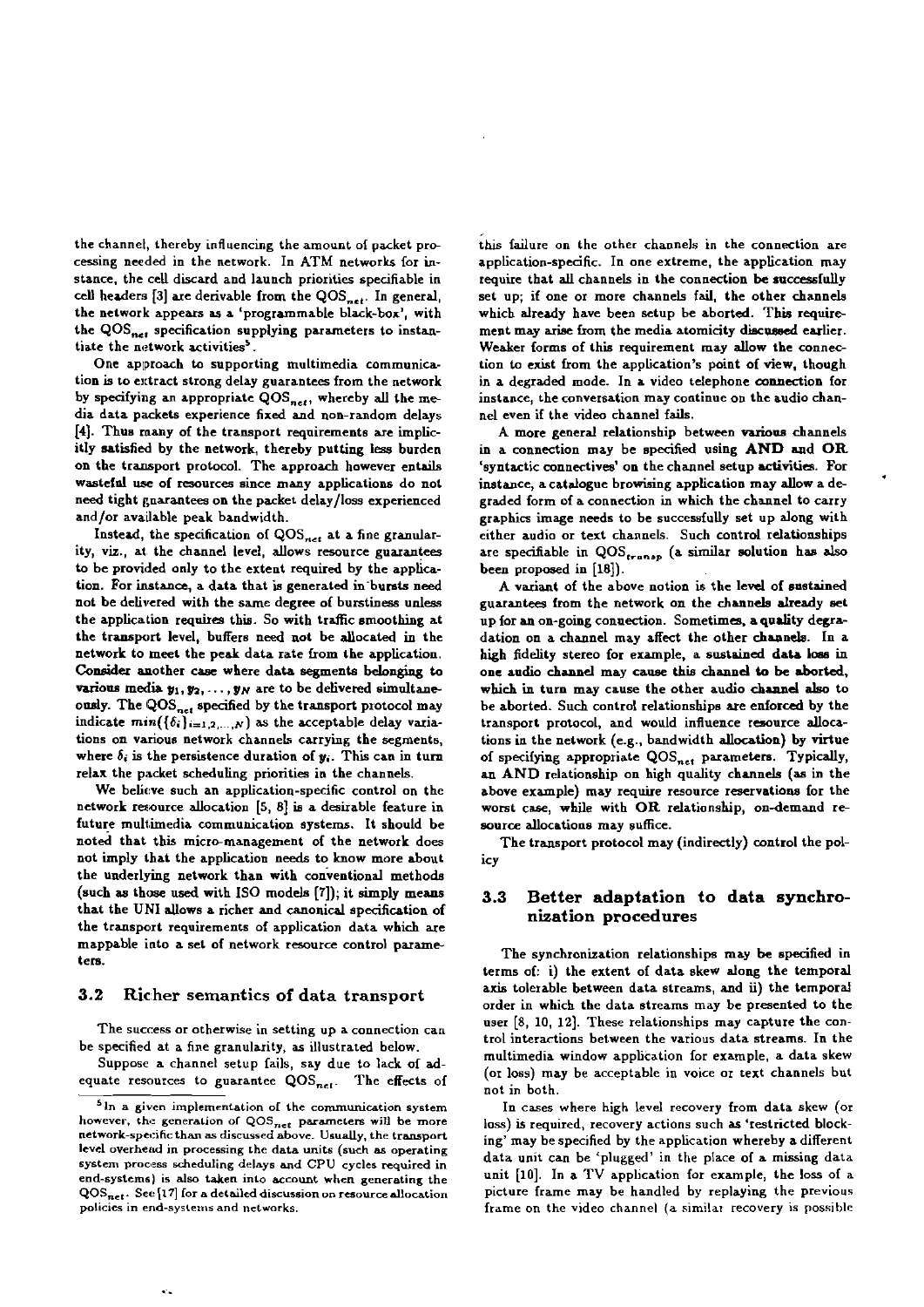for audio channek **Ao).** Such application-specific recavery handlers are easily attachable to the transport protocols providing the cbannel abstraction in the communication system on a per-channel basis.

Similarly, the temporal ordering can be specified as constraints on the data delivery, ranging between strong to<br>weaker forms, as required by the application. In the above<br>example, the text and voice data may be presented in any of transport services, and are discussed below. sequence. Such an abiiity to specify weaker ordering constraints may manifest in more asynchronism in data trans port in an underlying transport protocol [8]. Typically, these complex synchronization relationships may be specified using AND, OR and NOT 'syntactic connectives' on the channel data. Basically, such a specification indicates the inter-dependencies among various data streams, and may be included in  $QOS_{transp}$ .

Note tbat the object-oriented structure of the cammunication syskm leaves the door Open Ior a variety of paradigms and protocols for resource management, data paradigms and protocols for resource management, data<br>transport and synchronization. The paper describes, in the next section, the elements of UNI and the underlying structural components of communication system to provide such a flexibility and extensibility<sup>6</sup>.

# **nication system** lustrated below:

Each media is handled by a distinct object that imple-<br>ments transport level functions to deliver the data stream in the media to the user entity (e.g., segmenting the data stream into suitable data units for transport). The objects are basically functional modules that can interact with one another over a pre-defined interconnect structure consisting of directed edges between objects. An object communicates with one or more other objecta in the form of propagating control data items through appropriate edges and invoking executions in these objects.

The UNI incorporates the above 'dataflow programmiug' model of multimedia communication. The transport level constructs satisfy two requirements:

- Allow parallelism among object invocations and provide expressibiiity ol the functional relationships between various media represented by objects
	- A communication activity in the catalogue browsing service example may manifest in parallel handling of the text, graphics and audio data, and in simultaneous delivery of text and audio after the graphics display at the terminal;
- Be usable at various levels af media granularity for transport processing

In **a** digital TV with steraphanic audio, the left and right voice data form a single media to be synchronized with the video; at a lower level, the left and right vaice data form separate media for delay compensation purposes.

# **4.1 Attribute-based naming of objects**

The communication system **is** characterizable by a set Att consisting of: attribute names which refer to transport features supported and a set of attribute values which refer to feasible instances of each feature, as specified by

 $Att = \{ (attribute name, {attribute value}) \}.$ 

A transport level object implementing a media is basically an instantiation of the various attributes. In other words, a user entity specifies a vdue for **each** attribute, i.e., the necessary (attribute,vdue) pairs, to create and manipulate a transport level object for each media.

The transport attributes of a multimedia object may include the average rate, burstiness, loss sensitivity, skew tolerance, and the coding techniqne employed for the var-4 Object-oriented structure of commu-<br>SKEW and CODE respectively. These attributes are il-

$$
Att = \{ \begin{array}{c} (RATE, \{150, 75, 25, 1.5, \ldots, 0.064, \ldots\}) \\ (BURST, \{0.0, 0.1, 0.2, \ldots, 1.0\} \\ (LSENS, \{0.0, 10^{-5}, 10^{-4}, \ldots\} \\ (SKEW, \{10^{-3}, 2*10^5, 5*10^{-3}, 10^{-2}, \ldots\}) \\ (CODE, \{JPEG, MPEG, \ldots\}) \\ \vdots \end{array} \}
$$

We illustrate<sup>7</sup> the transport level specification of objects in terms of these attributes nsing some examples: Example 1: A user may specify an instance of the catalogne object discussed earlier as follows:

$$
\begin{array}{l} \textit{cat.obj} = \\ \{(AUDIO, \{(RATE, 0.064), (BURST, 0), (LSENS, 10^{-5}), \\ (SKEW, 2 * 10^{-2})\}) \\ (TEXT, \{(RATE, 0.010), (BURST, 0.2), (SKEW, 10^{-1}), \\ (LSENS, 0)\}) \\ (GRAPHICS, \{(RATE, 0.1), (BURST, 0.5), (SKEW, 10^{-3}), \\ (LSENS, 0)\})\}. \end{array}
$$

## Example 2: Sample transport attributes of a video

<sup>&</sup>lt;sup>6</sup>The study of different paradigms and protocols for resource management, data transport and synchronization is itself outside rhe scopc of Lhis **Paper.** 

The data coding functionalities used in the transport of <br>
rnany media data such as JPEG and MPEG for video images are primarily used to reduce the bandwidth and storage requiremcnts of the **mcdia** data in the cammunication system. These functionalities have nothing to do with presentation of data to the application entities such as display of video images to human viewers in digital TV. So data coding falls in the multimedia transport layer.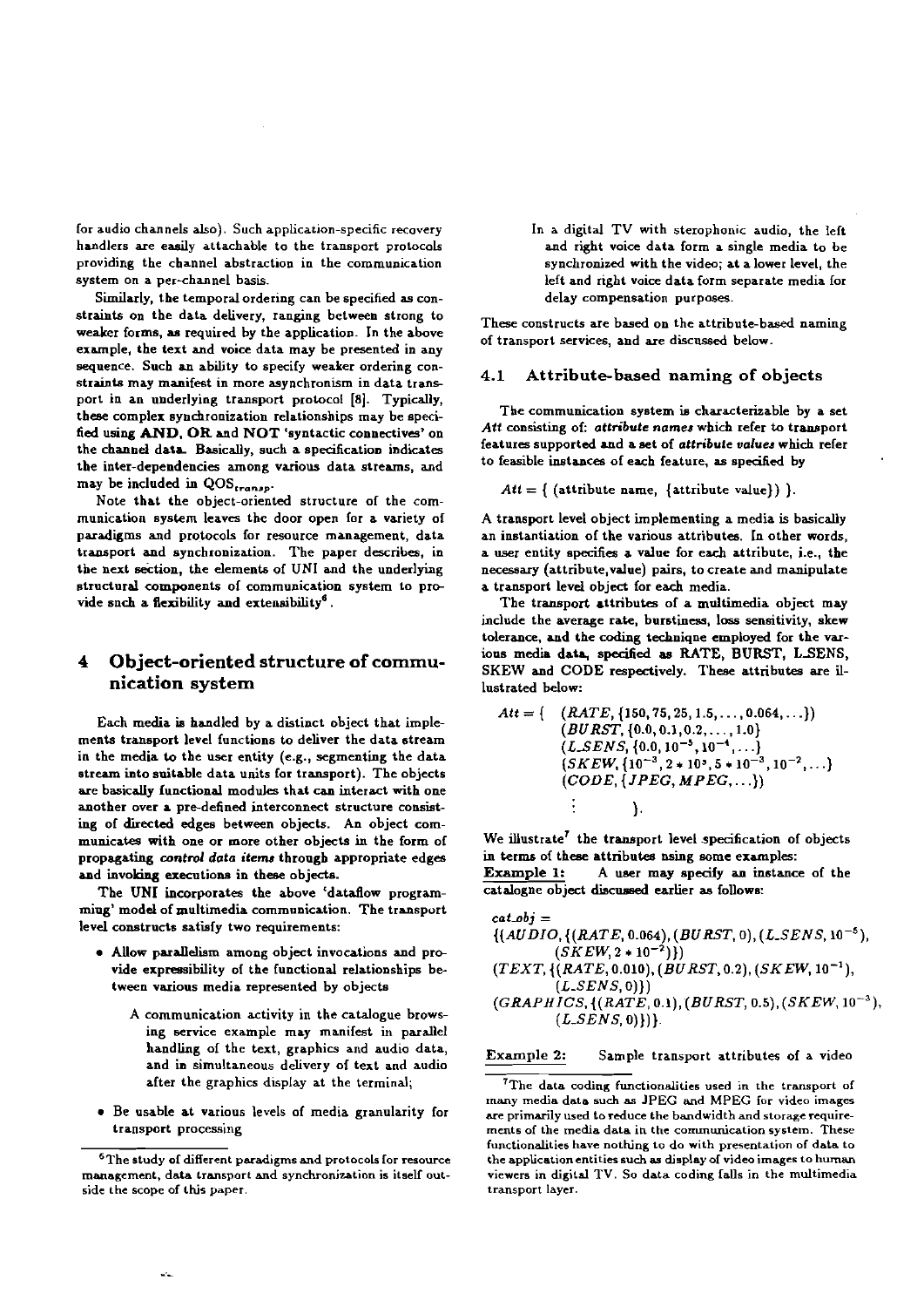

Figure 5: Illustration of object instances in the communication system

camera may be the type of video data encoding, the video data bandwidth and the tolerable skew in real-time presentation of video frames. A user may specify such a video camera object as follows:

$$
vid\_obj = \{(CODE, JPEG), (RATE, 1.5), (SKEW, 0.066)\}.
$$

Thus the communication system appears as a collection of object instances dynamically created, manipulated and then destroyed by user entities. See Figure 5 for an illustration.

In general, the use of attribute-based naming allows one to specify decomposition of an object to various levels of granularity of transport features. We expect the number of attributes required for typical objects to be less than 10. It should be noted that in an (attribute, value) pair, the value may itself be another (attribute, value) pair. Such a nesting of attributes allows fine-grained specification of various media. Since the attribute-based characterization is syntactic, i.e., does not require knowledge of the meanings of attribute names or their values, it can be uniformly used for different types of media<sup>8</sup>.

#### $4.2$ Object definitions

The communication system implements the feature represented by an attribute name as a function. Users supply the attribute names to invoke various functions as objects with the attribute values as parameters.

An invocation on an object  $S$  may be abstracted as a function  $\Phi(X_{N_S})$  whose execution generates a control data item R to be sent to one or more other objects, where  $X_{N_s}$  is a set of attributes defined in the UNI to describe  $\overline{S(N_S \geq 0)}$ . The invocation may be represented as  $R \equiv$  $\Phi(X_{N_S}).$ 

Let  $X_{N_S} = \{x_1, x_2, ..., x_{N_S}\}.$ The attributes  $x_1, x_2, \ldots, x_{N_S}$  are orthogonal to one another, i.e., the object executions that exercise different attributes do not interfere with one another. The orthogonality allows  $\Phi(X_{N_S})$  to be decomposed into a set of independent functions  $\{\phi(x_i)\}_{i=1,2,...,N_S}$ , where  $\phi(x_i)$  refers to the execution of  $\Phi$  that deals with  $x_i$ . Consider the video camera example. The video skew handler module, specified as SKEW, and the video rate controller module, specified as RATE, are transport protocol drivers generating QOS<sub>net</sub> specifications to dynamically control the channel delay behaviour and bandwidth allocation respectively [5, 14], while the video code handler module, specified as CODE, is a data encoder to map between video and JPEG/MPEG formats. An operation to create a transport level instance of camera object  $C$ , represented as  $Create({(SKEW, 0.066), (RATE, 1.5), (CODE, JPEG)})(C),$ may then be decomposed into three orthogonal invocations  $Create(SKEW(0.066))(C)$ ,  $Create(RATE(1.5))(C)$ and  $Create(CODE(JPEG))(C)$ .

The set of functions  $\{\phi(x_i)\}_{\forall \phi}$  constitutes the implementation of the feature represented by  $x_i$ . Consider a write operation to modify the parameters of  $C$  in the earlier example. It causes orthogonal executions:  $Write(SKEW(...))(C), Write(RATE(...))(C)$  and  $Write(CODE(...))(C)$ . So the implementation of, say, **SKEW** 

consists of {Create(SKEW), Write(SKEW)} and that of RATE consists of {Create(RATE), Write(RATE)}.

The result  $R$  of the function  $\Phi$  may be composed from the results returned by the various  $\phi(x_i)$ 's:

$$
R \equiv \phi(x_1) \oplus \phi(x_2) \oplus \ldots \oplus \phi(x_{N_S}),
$$

where  $\oplus$  is a composition function. See Figure 6. In the previous example of creating a camera object,  $R$  may be a concatenation of the outcomes - success or non-success - of the Create(SKEW) and Create(CODE) functions, with  $\oplus$  representing the concatenation. As another example, consider the catalogue browsing application. A user entity specifies Read({AUDIO, TEXT, GRAPHICS}) in its invocation to read the audio, text and graphics data from the communication system for updating the local window. The functions Read(AUDIO), Read(TEXT) and Read(GRAPHICS) may activate the audio driver, set up text buffers and map graphics images to window display respectively. The  $\oplus$  function in this case is to combine the three results to generate a new update to the window subject to temporal ordering and atomicity requirements.

#### Representation of media relationships  $4.3$

The temporal relationships between the data units  $d_1, d_2, \ldots, d_N$  belonging to the media  $y_1, y_2, \ldots, y_N$  respec-

<sup>&</sup>lt;sup>8</sup>The 'attribute-based naming' has been used in specifying general distributed services, as described in An Overview of UNP (Universal Naming Protocol) by L. Peterson in Computer Communication Review (ACM SIGCOMM), May 1989. We expect that the user specified QOS<sub>transp</sub> may be bound<br>to specific object instances using some form of 'attribute-based name service' for transport functions.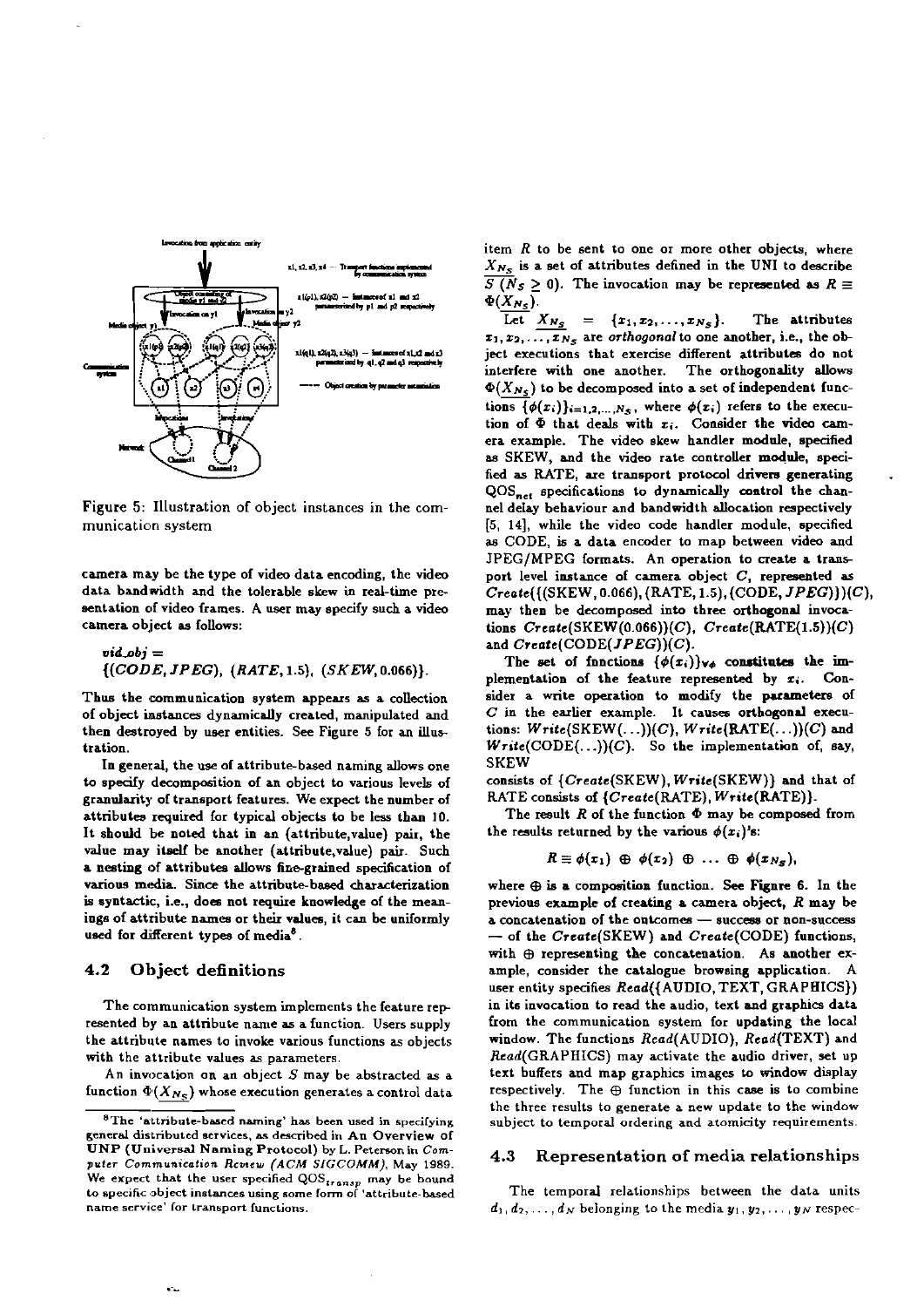

Figure 6: Illustration of object invocation and functional parallelism

tively may be specified as predicates on the delivery of data units in an interval, and may appear as an interconnect structure among objects implementing  $\{y_i\}_{i=1,2,\ldots,N}$ . Since the temporal relationships are invariant, the interconnect structure depicts a static pattern of flow of control data items. We discuss this below in the case of atomicity and ordering (see Figure 7):

AND and OR connectives on the at-Atomicity: tributes describing the media  $y_1, y_2, \ldots, y_N$  may be used to express atomicity. A strong form of atomicity may be expressed as  $(y_1$  AND  $y_2$  AND ... AND  $y_N$ ), while weaker forms may include OR connectives. The AND form maps to an interconnect structure in which an edge originating from each object  $y_i|_{i=1,2,...,N}$  is incident on the object  $\oplus$ . So  $\oplus$  waits for control data items on all edges before delivering each  $d_i$  to the application. For example, a requirement that both video and audio should be delivered in a video distribution may be expressed as  $\oplus \equiv (VIDEO AND \; AUDIO)$ . In the example of catalogue browsing, a requirement that graphics and text should be delivered without necessarily delivering the audio may be expressed as

# $\oplus \equiv (GRAPHICS \text{ AND } TEXT \text{ AND}\oplus')$  and  $\mathbf{\Theta}' \equiv (NOT(AUDIO) \textbf{ OR } AUDIO).$

where  $NOT(X)$  generates a control data item if the incident edge on  $X$  does not have successful data arrival in an interval,  $\oplus'$  generates a control data item when either



Figure 7: Mapping inter-media temporal relationships to inter-object 'dataflow'

NOT(AUDIO) or AUDIO generates a control data item, and  $\oplus$  delivers the available media data after receiving control data items from GRAPHICS, TEXT and  $\oplus'$ .

Temporal ordering: A 'happens before' relation on media data units can be used to express the temporal ordering requirements. A relation ' $d_1$  happens before  $d_2$ ', denoted as  $y_1 \stackrel{\delta_1}{\rightarrow} y_2$ , means that, in a given interval, a data unit  $d_2$  belonging to media  $y_2$  is delivered after a data unit  $d_1$  belonging to media  $y_1$  is delivered and the persistence duration  $\delta_1$  of  $y_1$  has elapsed<sup>9</sup>. Such a relation can be embedded into the object interconnect structure as follows. The object  $y_2$  has a directed edge from the object  $y_1$ . The control data item generated by  $y_1$  upon delivering  $d_1$  carries a 'time value'  $t\_val = \delta_1$  that causes  $y_2$  to wait until the time duration  $t\_val$  has elapsed before delivering  $d_2$ . For example, the catague browsing application may be expressed as  $\{(GRAPHICS \stackrel{\delta_g}{\rightarrow} VOICE), (GRAPHICS \stackrel{\delta_g}{\rightarrow}$ TEXT)} where  $\delta_g$  indicates the persistence duration of GRAPHICS media.

The atomicity specification is distinct from the temporal ordering specification, and manifests as an additional constraint on the delivery of media data units. For instance, a superposition of the relations  $y_1$  AND  $y_2$  and  $y_1 \stackrel{\delta_1}{\rightarrow} y_2$  causes the communication system to hold the delivery of  $d_1$  until  $d_2$  becomes available, whereupon  $d_1$  is delivered followed by  $d_2$  with a time separation of  $\delta_1$ .

The attribute specification describing the media and the atomicity/ordering requirements constitute the QOS<sub>transp</sub>. Such a specification can be embedded into some form of programming tool for applications (such as the Heidelberg Multimedia Application Toolkit [19]).

<sup>&</sup>lt;sup>9</sup>The 'happens before' relation is a modified form of Lamport's relation on occurrence of 'events' in a distributed system, as discussed by L. Lamport in the paper Time, Clocks and Ordering of Events in Distributed Systems in the journal Communications of the ACM (1978).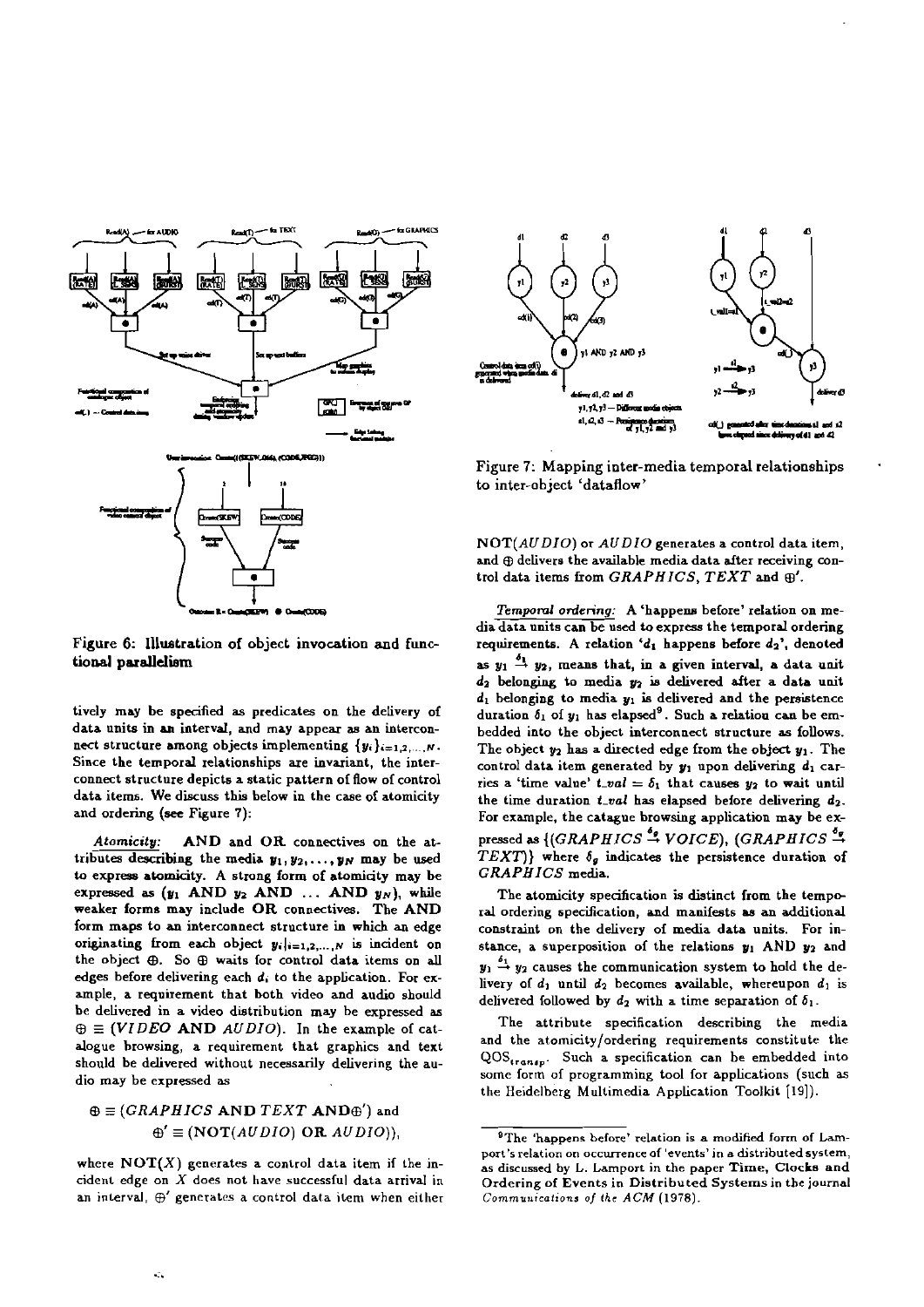## Exploiting parallelism in object im- $4.4$ plementation

An (attribute, value) pair is self-describing, i.e., contains the necessary information to exercise the corresponding feature. So a function implementing an attribute  $\phi(x_i)$  can execute as soon as  $x_i$  is available. Since the various  $\phi(x_i)$ 's are orthogonal, there is potential for parallelism among them. Referring to Figure 6 for the video camera example, the functions Create(SKEW) and Create(CODE) can execute in parallel. Similarly in the example of catalogue browsing, the functions Read(AUDIO), Read(TEXT) and Read(GRAPHICS) can execute in parallel. So the various transport driver objects handling these media can execute simultaneously. The fine-grained parallelism arises due to functional decomposition of the object and due to the user's ability to invoke the decomposed functions.

# Summary of our model

The attribute-based decomposition of multimedia data transport as objects in the communication system requires user entities to explicitly identify and represent functional relationships among various media data. This object orientation underscores two distinct aspects:

- A 'dataflow programming' style of structuring object interactions in the communication system;
- . A declarative programming of the UNI in the form of predicates on the delivery of data.

These aspects allow flexibility in transport level programming of applications and interworking of the communication system with heterogeneous networks, as illustrated in the next section.

#### Architectural perspectives 5

In this section, we describe how our model of UNI can accomodate various desired transport features and allow seamless integration of existing networks and service environments into the communication system.

## $5.1$ Functional architecture of communication system

Our architecture implements three layers of functions: i) channel abstraction in the network layer, ii) connection abstraction in the transport layer, and iii) user entities in the application layer. The functions (i), (ii) and (iii) may be projected on two different planes: control and data, as follows (see Figure 8).

Multimedia application layer: On the 'data plane', the

function consists of generating and dissemintating data streams such as video, audio and text. On the 'control plane', it consists of mapping the data synchronization requirements (such as simultaneity in data delivery) into a specification of  $QOS_{transp}$ .



Figure 8: Functional architecture and relationship to **OSI** 

- On the 'data plane', the Multimedia transport layer: function consists of segmentation of data streams for transport over the network. On the 'control plane', it consists of decomposing the multimedia data into separate segments for dispatch over network channels and composing the segments received over varions channels for delivery to the application, subject to synchronization constraints specified in  $QOS_{transp}$ .
- Network layer: On the 'data plane', the function consists of sending and receiving packets over the communication links. On the 'control plane', it consists of link level mechanisms to implement the channel abstraction, with the user specified QOS<sub>net</sub> enforced in each of the channels.

The functional relationships among media that exist on the 'control plane' are not visible on the 'data plane'. For instance, the control action of a segment wait in a buffer pending synchonization manifests as a real-time pause in the flow of data on the 'data plane'. Similarly, the actions exercised by the transport entity on the 'data plane', say for error recovery and/or window management (e.g., sending acknowledgement to a data), do not appear on the 'control plane'. However, any delay in data arrival caused by such actions appear as a real-time pause in the temporal interval on the 'control plane'. The temporal relationships among a set of segments (e.g., AND) map on the 'data plane' one-to-one to a linearized sequence of various segments. So data segments of a media on the 'control plane' appear on the 'data plane' in the sequence given by this mapping.

#### $5.2$ Interworking with current networks

The communication system may exploit the network level facilities that are available in current networks by enfolding these facilities into the transport abstractions. We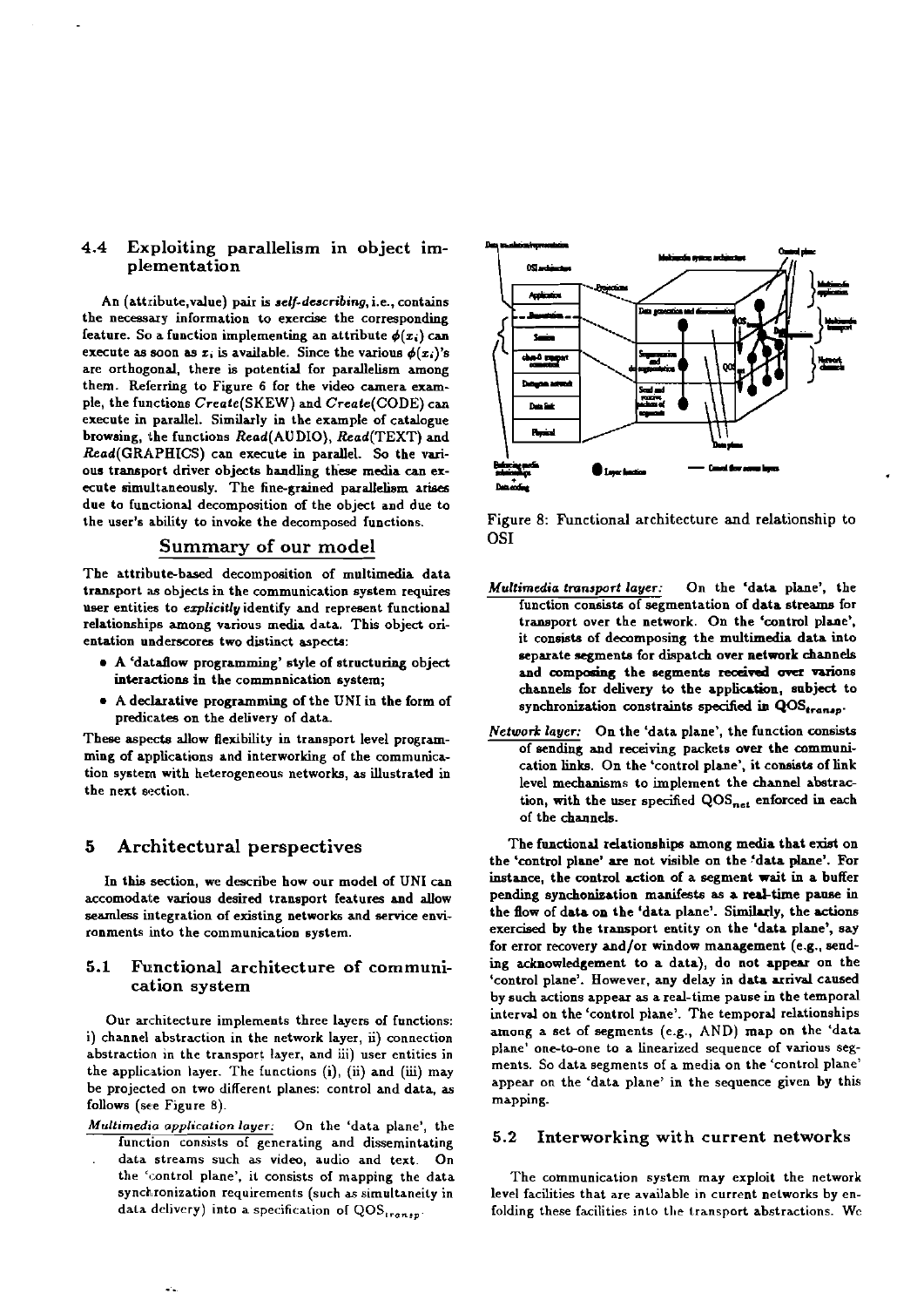illustrate this with the cases of audio-video conferencing and heterogeneous networks.

## Audio-video conferencing

Our transport model can be used to support applications requiring audio-video conferencing on top of current networks that provide only audio conferencing facilities. We perceive this to be a future trend because audio conferencing support is easily providable by networks. For instance, ISDN network layer protocols have been evolved towards a conference service located at a central site and reached by user stations [6], with various stations interacting with one another over voice channels. However, the diverse data formats and coding potentially required for video transport make it less likely that video conferencing support from current networks will be available in the near fnture (even with H.261 data formats). Given this technological limitation, our model can encapsulate an audio conferencing facility into a channel, create a video conferencing facility with a customized data format and rate on another channel, and compose these channels together using an application-specified control relationship.

## Heterogeneous networks

The basic facilities provided by some existing networks may not be exercisable at a fine granularity due to lack of compatibility between our UNI and the network facilities. For instance, a network may not provide bandwidth allocation for a channel as an attribute specifiable in QOS<sub>net</sub>. In such networks, the transport protocol dealing with QOS<sub>transp</sub> specifications can create a single channel for all the media data units and provide a degenerate form of QOS<sub>net</sub> specification conforming to the characteristics of a given network. Since the resonrce management, data transport and data synchronization features are viewed from an end-to-end perspective in our model and the transport level enhancements made feasible with the model are only desirable elements, a functional incompatibility may not as such hamper the multimedia communication though it may not accrue the incremental benefits of using the model. In other words, an end-to-end transport spanning across heterogeneous networks may not be able to fully exploit the desirable elements of the model on these networks.

#### Relationship to OSI protocols  $5.3$

We compare the various functions in our architecture with the OSI architecture [7]. Refer to Figure 8. A network channel provides data delivery with datagram reliability (though QOS<sub>net</sub> can control the extent of packet loss), and roughly corresponds to the ISO 'class 0' transport that provides no error recovery. The dispatching and receiving of data packets over multiple channels of a connection roughly map to the OSI session layer implemented using one or more 'class 0' transport paths.

Given a set of media data units available from the OSI session layer, the lower part of OSI presentation layer provides a mapping on the data before delivering them to the application. Typically, the mapping may involve data encoding (such as JPEG/MPEG for video)<sup>10</sup> and temporal ordering of data units (based on  $\stackrel{\delta}{\rightarrow}$  relations on data units specified in QOS<sub>transp</sub>). The temporal ordering appears as a linearized sequencing of the data units over real-time at the application entities.

Thus, the OSI session layer implemented on 'class 0' transport paths and the lower part of OSI presentation layer are projected into the multimedia transport layer in our architecture<sup>11</sup>. Generation and dissemination of multimedia data fall in the OSI application layer and the upper part of OSI presentation layer.

We believe such a flexibility to interwork with existing networks and protocols is essential for the evolving multimedia communication systems.

## Integration into object-oriented pro- $5.4$ gramming environments

The object-oriented structure of the communication system allows rapid prototyping of UNI software and extensibility of protocols, which is useful in the development and maintenance of multimedia systems. In addition, it enables a seamless integration of transport level components into object-oriented programming environments. In this context, various existing methods of object orientation in multimedia communication such as the use of library interfaces [20], the multimedia virtual circuits [21] and the operating system tool kits [22] are suitable for system level integration of multimedia by providing an 'object-oriented glue' to conventional network models, but these methods are restrictive for program level integration. In our approach, we provide an object-oriented structure of the communication system top-down, taken down to network level which, we believe, naturally blends into programming methods.

#### **Related works** 6

The structuring of multimedia data transport, as described in our paper, is quite similar to the 'functional signaling' approach proposed in existing works for broadband multimedia services [2, 23, 24] in terms of its heavy

<sup>&</sup>lt;sup>10</sup>The media data coding functionalities encapsulatable in a multimedia communication system are unlike the upper part of OSI presentation layer functions that often deal with syntactic transformations on data for translation and representation of data at application entities (i.e., deal with data heterogeneity in the communicating end-to-end terminals).

<sup>&</sup>lt;sup>11</sup> Existing OS1 higher layer protocol implementations above the 'class 0' transport (such as 'class 4' transport protocol implementation) may be viewed as special cases of the transport and application layers in our architecture.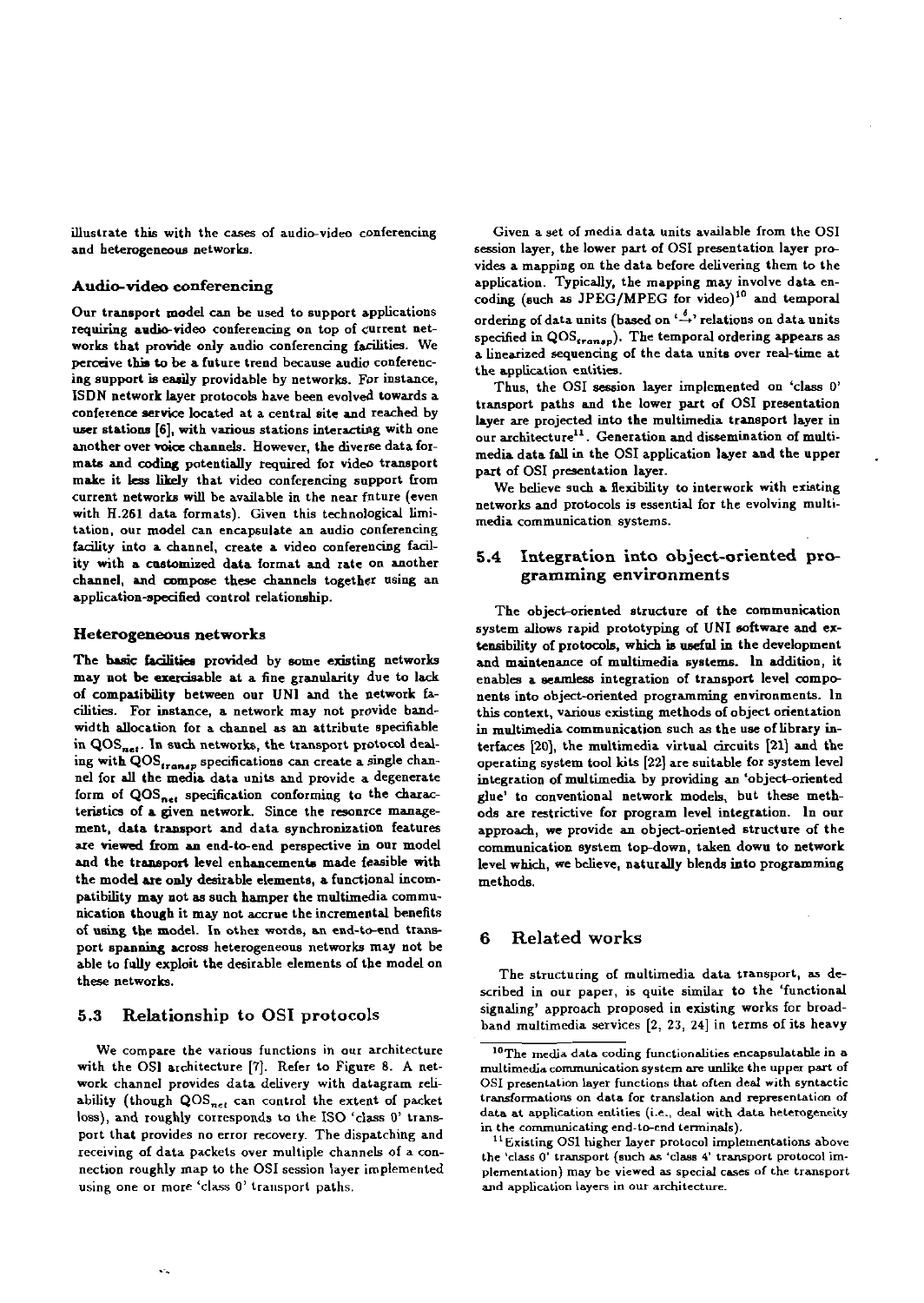reliance on object-oriented modeling of the communication system. However, our work focusses more on the specification of control relationships among media and their implications on end-to-end and network resource management, whereas the existing works focus more on transport level signaling protocols that allow embodying a variety of control relationships. The work on structuring telecommunication switching software using object-oriented approaches [25] deals with some representative transport level intermedia relationships for complex multimedia applications. In comparison, our work deals with general tools and mechanisms for specification and exercising of such control relationships.

Also, our 'dataflow' model of structuring the communication system is quite different from the 'state machine' models suggested in [2] and [25] where functional relationships between various media are implicitly built into the 'state transition' procedures in the object internal structure. Given the need to tap the communication parallelism inherent in an application, our approach does not impose any additional complexity in the transport level view since the functional relationships between various media need to be built into the control flow of object executions in any chosen model.

The multimedia transport model suggested in [26] focusses more on extending OSI protocols to provide media synchronization and real-time delivery guarantees. Though the solutions suggested in this model are in general useful, the lack of object-oriented modeling of data transport in the OSI framework makes a communication system incorporating OSI protocols less flexible and/or extensible to deal with the complexities of multimedia communication.

#### $\overline{7}$ Conclusions

This paper provided an object-oriented model of a multimedia communication system by decomposing the transport functions into orthogonal channels that carry the media data through the network and by providing a methodology for defining a set of control relationships that allow the media data to be composed in an application-specific manner. The object model enables many desirable features in the communication system such as management of network resources at finer granularities, providing richer semantics of data transport and better adaptation to media synchronization.

The paper described a model of UNI using attributebased decomposition and invocation of transport functions. This results in a 'dataflow programming' view of the communication system. Using this model, the paper illustrated the architectural aspects of the communication system. The object model allows flexible interworking of a multimedia communication system with many existing networks. The model allows seamless integration of transport components into object-oriented programming environments.

The separation of the user level and the network level views of data transport has been advocated also in [2, 25]. In our work however, we encapsulate these views in a uniform object-oriented framework and use it to provide richer functionalities in the communication system<sup>12</sup>. Conceptually, the approach puts the onus of enforcing the control relationships between various data streams explicitly in the end-systems, with only support mechanisms in the network to control the data delay and/or loss in the network. This partitioning of functions however is not obvious in many existing models of communication systems.

The various elements of our transport interface have been incorporated in the prototype communication system currently being built at Kansas State University [8]. These elements are also supported, in one form or the other and in varying degrees, in the Heidelberg Transport System Prototype built at the IBM European Networking Center [9]. We believe that the transport interface may be integrated into an object-oriented programming environment with more ease, flexibility and extensibility than with conventional approaches.

Details of the transport interface such as the transport level primitives, the application structure and the underlying transport protocols are other interesting research isaues.

## **References**

- [1] D. R. Spears. Broadband ISDN Capabilities From a Services Perspective. In IEEE Journal on Selected Areas in Communications, 1987.
- [2] S. E. Minzer. A Signaling Protocol for Complex Multimedia Services. In IEEE Journal on Selected Areas in Communications, Vol. SAC-9, No.9, pp.1383-1394, Dec. 1991.
- [3] M. E. Anagnostou, M. E. Theologou, K. M. Vlakos, D. Tournis and E. N. Protonotarios. Quality of Service requirements in ATM-based B-ISDNs. In Journal of Computer Communications, Butterworth-Heinemann Publ. Co., vol. 14, no. 4, pp. 197-204, May 1991.
- [4] D. Ferrari. Design and Applications of a Delay Jitter Control Scheme for Packet Switching Internetworks. In Proc. 2<sup>nd</sup> International Workshop on Network and Operating System Support for Digital Audio and Video, Heidelberg, Nov. 1991.

<sup>&</sup>lt;sup>12</sup>A fine granular separation of transport functionalities has also implications on the Operations, Administration and Maintenance plane of the broadband ISDN systems architecture such as billing of end-system users for the service actually enjoyed by them (viz., the number of channels active at various points in time and the  $QOS_{net}$  on the channels) and other 'admission control' functions on users [2]. In the video telephone example, a failure of the video channel may cause the customer to be billed only for the audio.